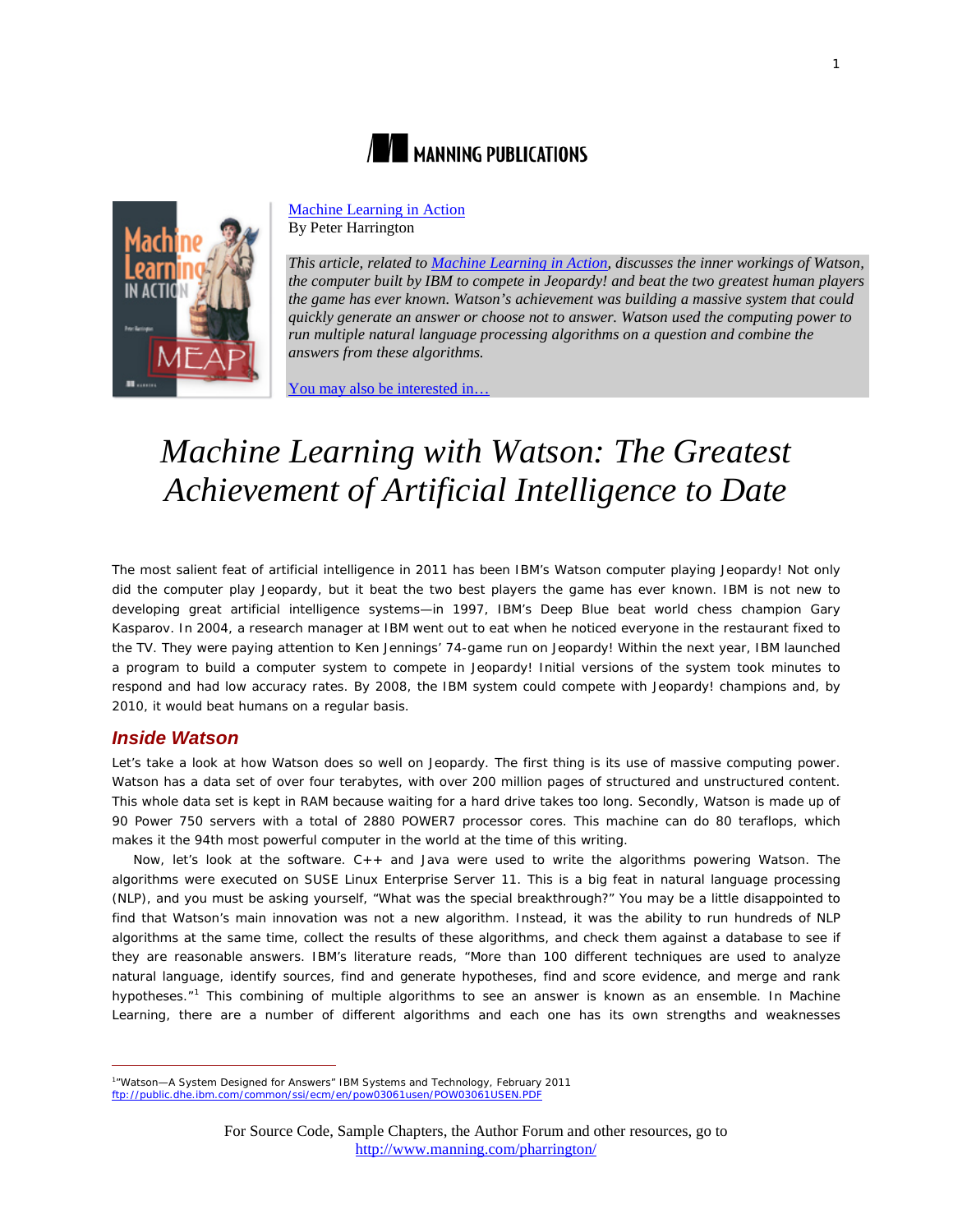depending on the problem and the data. You could spend time trying to figure out which is the best algorithm or you could use many algorithms at once. Ensemble methods use many algorithms at one time and combine their results in some way to get a single final answer. In most cases ensemble methods outperform single algorithms, often with much better performance. Ensemble methods are covered in more detail in chapter 7 of my book *[Machine Learning in Action](http://www.manning.com/pharrington)* published by Manning Publications.

#### *IBM's history of AI successes*

When IBM's Deep Blue defeated world chess champion Gary Kasparov in 1997, the game at hand was easier for a computer to understand than playing Jeopardy! Let me explain what I mean by that. In a game of chess, you have 64 squares and 16 pieces for each player. There are six different types of pieces with predefined patterns. Now take the game of Jeopardy!. The Oxford English Dictionary lists over 250,000 distinct words, not counting slang and people's names. Put together, combinations of words and the amount of inputs gets very large very quickly. You can see how NLP can be difficult with common language. Jeopardy! makes NLP even more difficult because the language used is full of puns, misleading statements, extra details, and cultural references.

The way Watson's software approached this problem was by having the full text of Wikipedia in its memory, along with additional data. The NLP algorithms generate a series of answers. For each answer a confidence score is assigned. If any of these answers has a confidence score over a certain threshold, Watson attempts to answer—the threshold appears to be set at 50%. Calculating a probability of a number of possible answers and then selecting the answer with the highest probability is the approach taken with the Bayesian classifier. Bayesian classification is addressed in chapter 4 of my book. Bayesian decision theory allows us to draw conclusions from the statistical nature of our inputs. From that point, we can assign a probability to each possible answer and select the answer with the highest probability.

IBM's victory at Jeopardy! was a great accomplishment, but was it just a an expensive publicity stunt or will IBM be able to cash in on this investment? The benefits of this project to humankind as a whole far outweigh its costs. This is arguably the greatest achievement in the field of artificial intelligence to date. Early approaches to artificial intelligence promised philosophizing computers yet failed to deliver machines that could perform humble tasks. For a long time, the idea of a machine answering questions in human terms has been the stuff of science fiction. Now it's no longer fiction. I hope Watson inspires students to pursue a career in the sciences.

It is reported that IBM does envision using the Deep Thought technology in the fields of legal research and medicine. There are a number of companies using Machine Learning extensively in legal research. The number of hours needed to read documents for a case often is greater than the number of hours a client can afford. A machine, on the other hand, can digest these documents. A machine that answers a question posed in the human format could prove to be an indispensible tool in the court room.

Physicians can often misdiagnose illnesses due to limited experience, insufficient information, or arrogance. For example, a physician that spent the majority of his time in one region of the country may be poorly prepared to deal with a sick patient from another region. A machine with encyclopedic information gathered from physicians all over the world would do a better job. Watson's software, or software similar to it, could use the encyclopedic information to make a proper diagnosis with a few human language questions.

#### *Summary*

IBM's Watson was a significant demonstration of machine learning, natural language processing, and information retrieval. The world will benefit from the science and engineering put into creating it. It has renewed my interest in some of these areas and their applications. I hope it has renewed yours too.